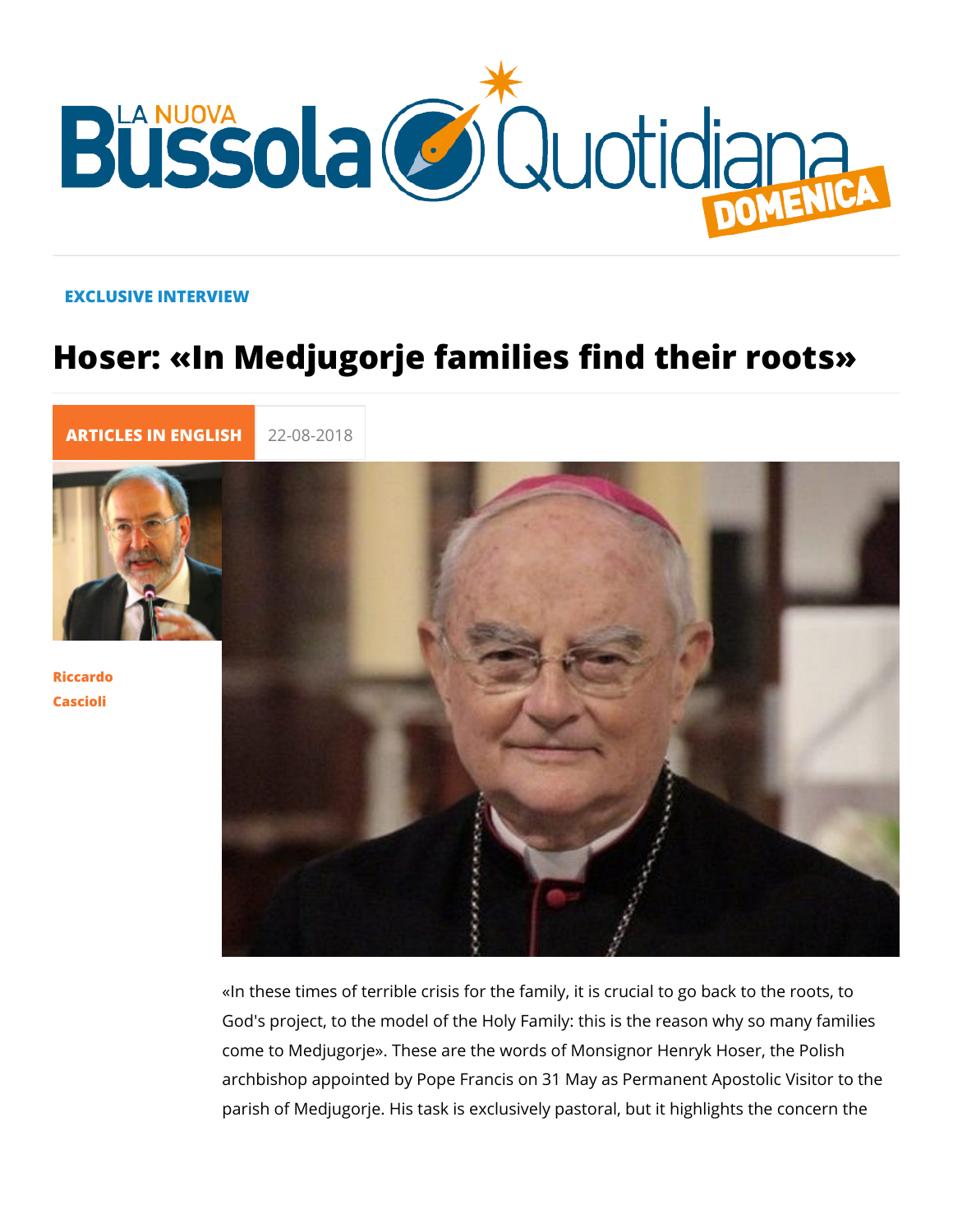Holy See has for the care of millions of pilgrims who come to this small town in Herzegovina where it is believed Our Lady has been appearing for the last 37 years. Monsignor Hoser carries out his task in close contact with local priests and the pilgrims. Every morning he celebrates mass in Croatian at 7.30 in the church of St. James and it was at the end of the mass that we went to greet him. Wary at the beginning, when I tell him I'm a journalist ("I'm not going to talk about Medjugorje", his hands raised), he becomes immediately available when I ask him to talk about the theme of the family. We continue our conversation in a room in the parish house. It's a spacious but spartan room, with only two tables and some chairs; it provides a quiet place to share a moment together.

## **Monsignor Hoser, one of the most striking things about Medjugorje is precisely the large number of united families who come here on pilgrimage. At the same time, thoughts of Dublin immediately come to mind, where in the next few days the World Meeting of Families will take place, a triennial event initiated by St. John Paul II in 1994. Even if there is no official convocation, many families come to Medjugorje spontaneously. What's the reason for this?**

They come because they find the roots of the family here. The Marian cult that takes place in Medjugorje is based on the figure of Mother Mary who takes care of families. Without even making the family a topic, people come here to listen and learn not only about the vocation, but also about the mission of the family in the world. They learn how to live their vocation in a historical moment when the crisis of families is at its worst. A few days ago, I was shocked to discover that according to Eurostat data, 70% of children in Ireland are born out of wedlock. 70%! It's incredible if one recalls a certain picture of Catholic Ireland.

#### **You see, it's the children who are the first victims of this crisis.**

It's absolutely abominable. The phenomenon of pedophilia stands out above everything else and apart from the priests, it is also prevalent in civil society. It is the sanctity and sacredness of children that is being violated so terribly. The Lord says very clearly what the gravity of this sin is and it is also the worst sin that dominates today's society. It is the clearest sign that the bond with God has been broken. Today, it is evident that society lives only in a horizontal dimension which means without orientation and without direction. The only common denominator seems to be economy, self interest and selfish self-sufficiency

### **If in such a dramatic situation so many families come to Medjugorje, it must mean there is a message here which is also valid for those who will meet in Dublin in the next few days. What is it?**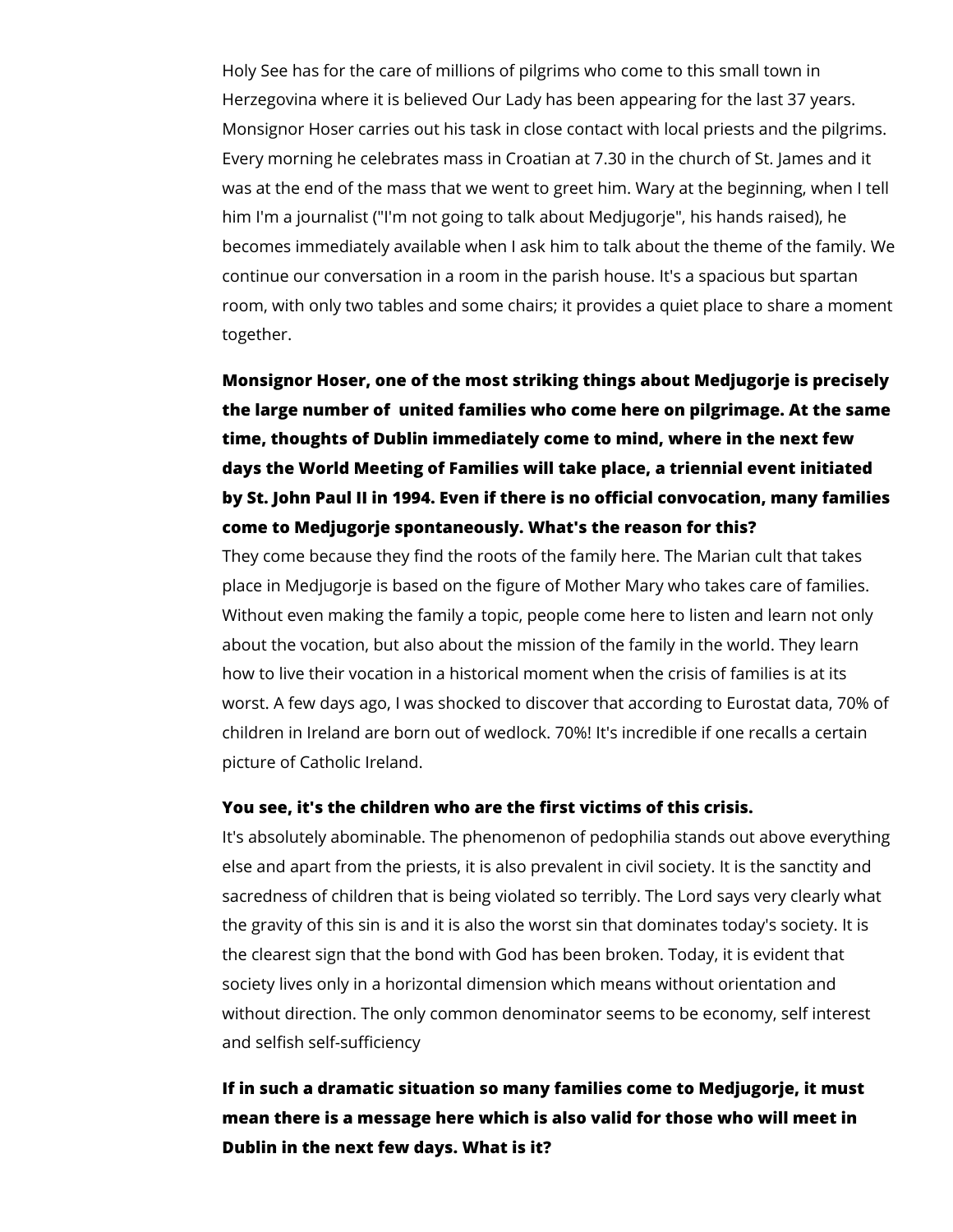We need to propose the model of the Holy Family again, to meditate on the factors which constitute a healthy and holy family life. Starting from the motherhood of the mother of God who is also our mother and the Queen of Peace. We must begin with inner peace, peace in our heart, "open your heart to God". Here lies the crux of the matter. The division between couples is born precisely from the division of the heart, we accuse one another and then take a distance from each other. The same thing is happening in society today: everyone blames everyone else, it is the work of the devil, he is the master of accusation and division. Let us remember the beginning: Adam accuses Eve and together they accuse God. Behold, Our Lady, Queen of Peace, she is the one who helps us to rebuild unity in our heart, and then unity with others, in the family, in society, in international relations. Without this maternal figure we built the Tower of Babel with great economic and technological effort, but we ended up lost and dispersed. Cardinal Lustiger said that the counterbalance to the Tower of Babel is Pentecost, when the Holy Spirit descended and everyone understood what St. Peter said in their own language.

#### **What about the role of Joseph in the Holy Family...**

He is a very important figure for today's society; the French Revolution killed the figure of the father, the fatherhood of God the Father. Joseph is entrusted with the responsibility of woman and child. This is the reason the archangel addressed Joseph: "Take your wife and child and go to Egypt", and later he will have to take them both back to Nazareth. This is his responsibility. He is also entrusted with the responsibility to protect Our Lady during her pregnancy and he becomes a witness to the birth of Jesus. For many years he is the educator of Jesus' humanity. It is not without reason that in the canon of the mass Saint Joseph is mentioned before the apostles.

#### **And the Son ...**

The most moving moment is the episode of Jesus at 12 years old, when his parents are looking for him and Our Lady says "Your father and I were so worried, we looked for you in anguish", and the Son affirms His perspective of life which is to do the will of the Father. This immediately becomes Mary's and Joseph's perspective as they discover Jesus not only to be the son of man but also the Son of God

**St. John Paul II firmly believed that the final battle between God and the devil would be over the family. For this reason he wanted to create a Pontifical Council for the Family, an Institute of Studies on the Family and also these World Meetings. Do you agree that this awareness has faded in the Church today?**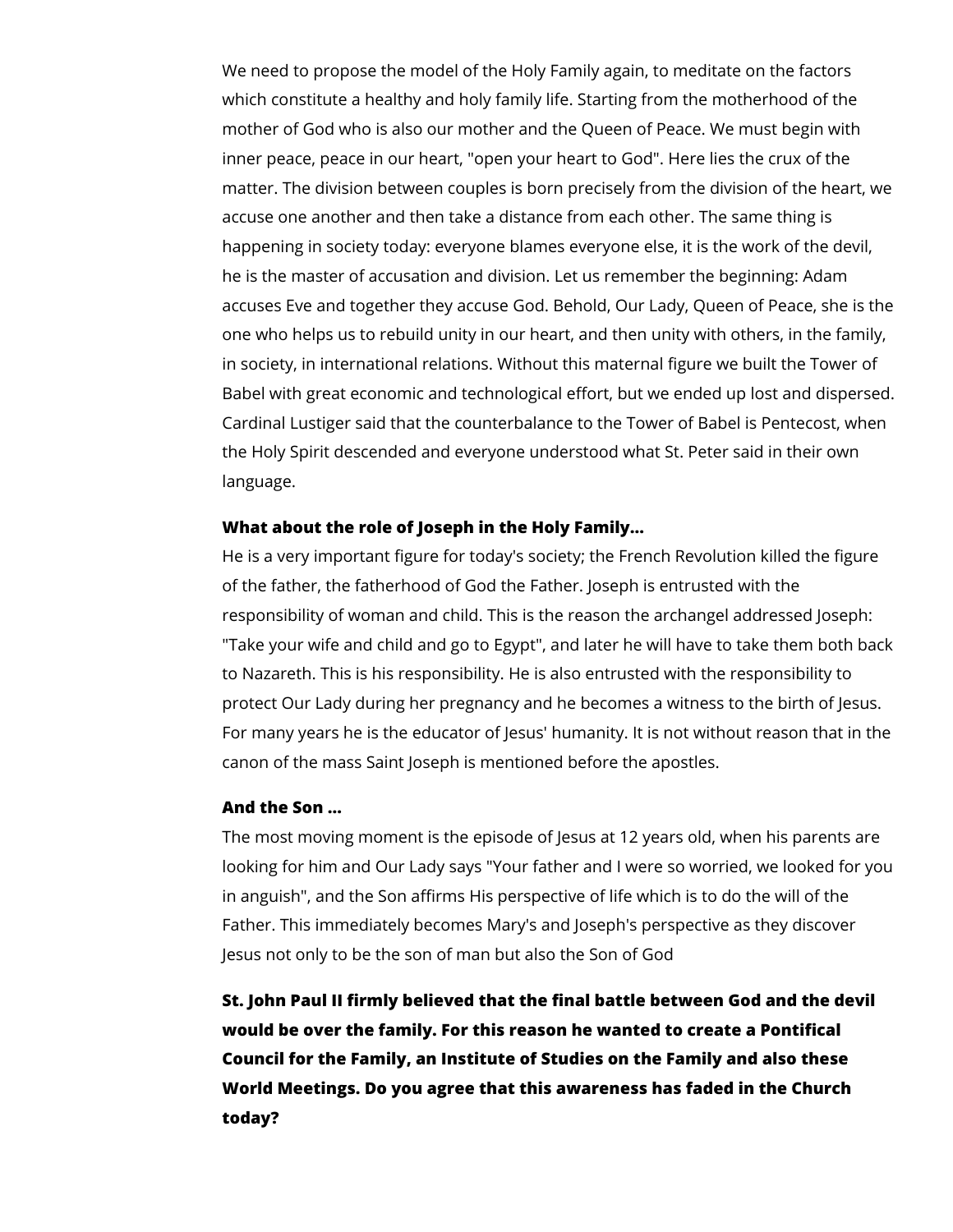Definitely. But above all, we have lost our awareness of the beginning, of God's project for creation. Jesus always refers to the beginning in his discussions with the Pharisees, for example when he was questioned about divorce. We are back at the same point again: the breaking of the covenant with God which prevents us from having a synthetic understanding of reality. Everything is fragmented, like a mosaic with loose tiles out of place. This is the problem for families today: to live its existential, ontological, metaphysical essence. We need to repair all this, that's why the faithful are drawn to the great Marian shrines: through the humanity of Mary and Jesus we rediscover God's plan.

#### **Are these world meetings really useful? Many have serious doubts about it.**

The real problem is that the work at the base of the Church is dramatically missing. What happens in the parishes, in the individual communities, is more important than what is achieved in a congress, because everyone goes to congresses already convinced. There are so many congresses in the world where we talk about family, bioethics, natural methods, but at parish level very little is done. This is tragic, even priests are not always well trained in pastoral care for the family. It is not just a matter of having brilliant psychological ideas, of teaching dialogue. One has to understand the spirituality of the family, and also the family somatic, that is, the body. I am a doctor, trained in bioethics, I know what the biology of the couple entails, it is not secondary, it is very important in a relationship.

### **The meeting in Dublin coincides with the shocking news of the sexual abuse by priests and even bishops over a sustained period of time. There is also controversy that the World Meeting of Families is hosting personalities who push for the promotion of the LGBT agenda in the Church.**

This story about priests who have committed sexual abuse is a huge scandal. Those who have committed these acts must be immediately defrocked, they must be promptly removed from the ministry.

#### **There are some who try to instrumentalise it to "normalize" homosexuality.**

This cannot be accepted by the Church. Unfortunately, there are bishops who play on this, they say a little 'yes' and a little 'no'. They justify it by saying after all God created them like that. But this is not true, God did create the man only male and female. The Church can never accept this idea, we must fight against it. I have spoken very clearly against gender ideology on many occasions. The main victims are young people partly because all the media are eroticised: the advertisements, the internet, they are all full of eroticism. The terrible belief that everyone must practice sex, all without exception because it's good for you, it works against depression, and so on. Sex has been reduced